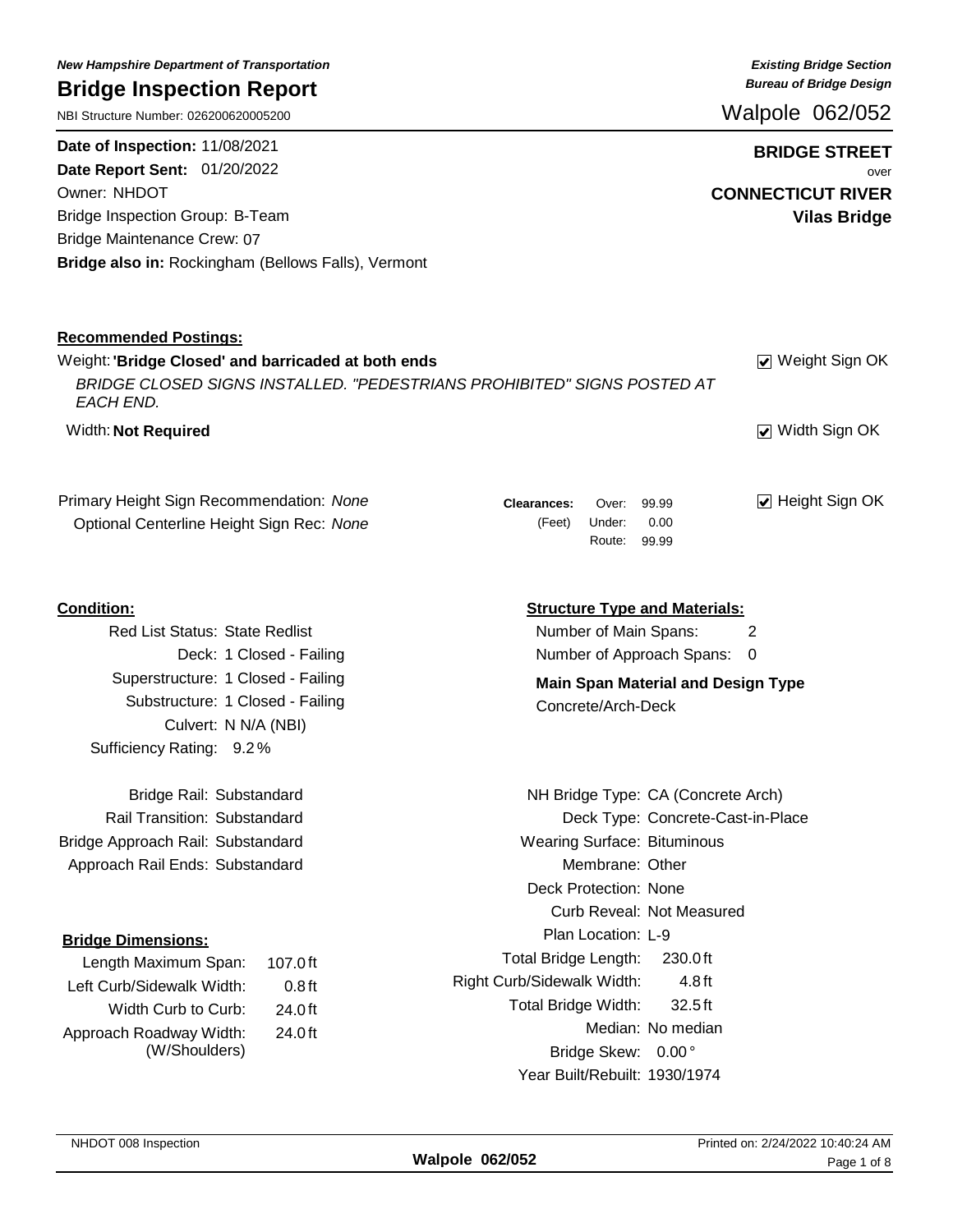NBI Structure Number: 026200620005200

### **Bridge Service:**

Type of Service on Bridge: Highway and Pedestrian

Type of Service Under: Waterway

Lanes on Bridge: 2

Lanes Under: 0

AADT: 6,100 Percent Trucks: 4% Year of AADT: 2017 Future AADT: 9,028 Year of Future AADT: 2042

Federal or State Definition Bridge: Fed-Definition Bridge Roadway Functional Class: Rural, Local New Hampshire Bridge Tier: 4 National Highway System: Bridge does not carry NHS

Eligibility for the National Register of Historic Places: Br eligible for NRHP

Traffic Direction: 2-way traffic

### **National Bridge Inventory (NBI) Appraisal Ratings:**

Deck Geometry: N Not applicable (NBI) Underclearances: N Not applicable (NBI) Approach Alignment: 4 Minimum Tolerable Structural Evaluation: 0 Closed Channel/Channel Protection: 0 Br Closed - Replace Waterway Adequacy: 9 Above Desirable Bridge Scour Critical Status: 8 Stable Above Footing Riprap Condition: Fair Condition Debris Present: No Debris Present Channel Notes: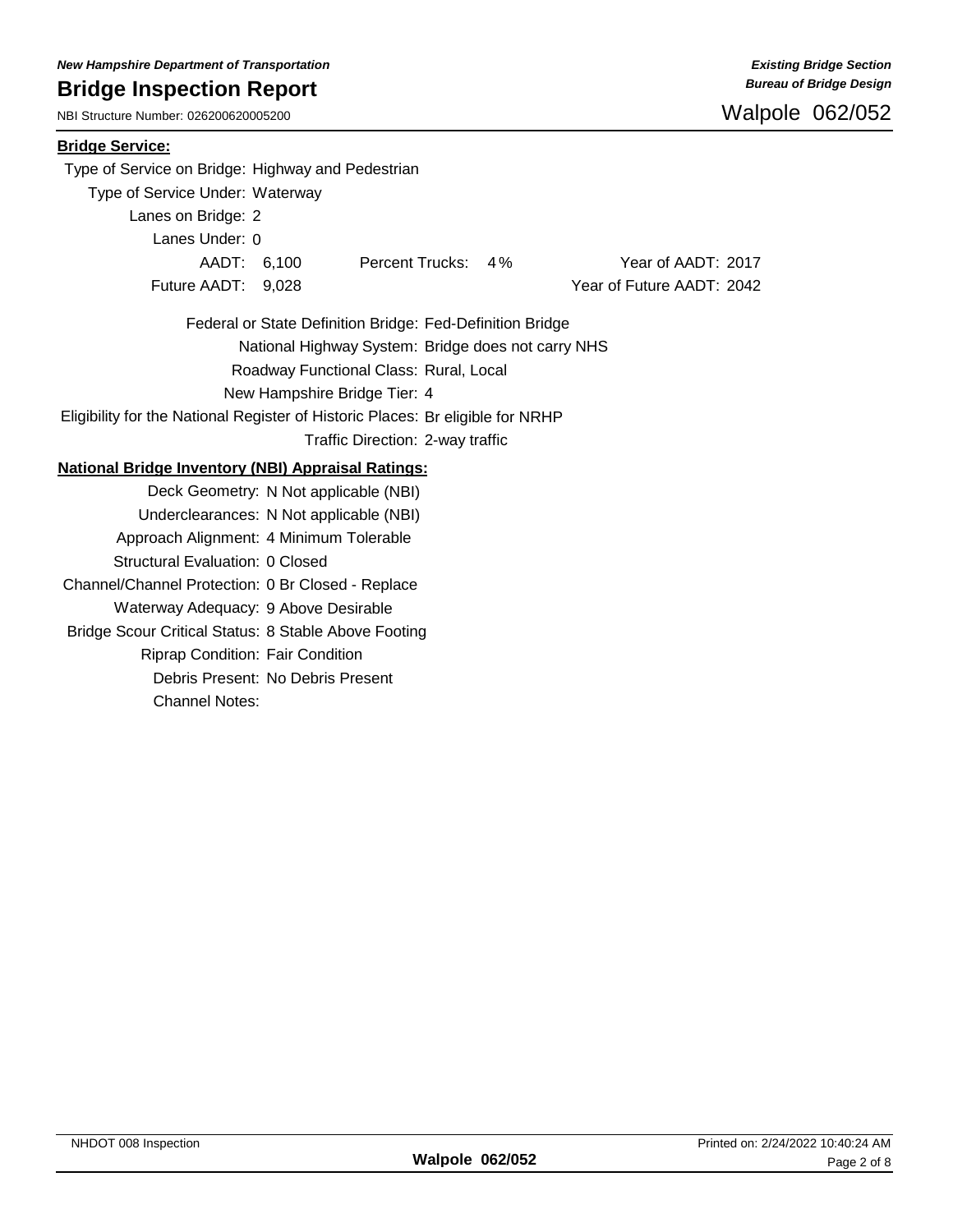NBI Structure Number: 026200620005200

#### **Element Details**

| No.        | <b>Description</b>                  | <b>Material Notes and Condition Notes:</b>                                                                                                                                                                                                                                                                                                                                                                                                                    |
|------------|-------------------------------------|---------------------------------------------------------------------------------------------------------------------------------------------------------------------------------------------------------------------------------------------------------------------------------------------------------------------------------------------------------------------------------------------------------------------------------------------------------------|
| 12         | <b>Reinforced Concrete Deck</b>     | LONGITUDINAL CRACK AT CENTERLINE, TRANSVERSE CRACKS OVER FLOOR BEAMS.<br>SETTLED AND POTHOLED AT BOTH DECK ENDS, HOLES AT NORTH SIDES OF BOTH.<br>CRACKS AND POTHOLES SEALED. SIDEWALK HEAVILY SPALLED WITH REBAR EXPOSED.<br>SOFFIT - HEAVILY SPALLED AND DELAMINATED WITH REBAR EXPOSED WITH SECTION<br>LOSS. SECTIONS LOOSE AND READY TO DROP. 3'x8' SECTION OF CONCRETE AND<br>REBAR HANGING BY A SINGLE REBAR IN BAY 1, SPAN 1. (3/23/11) (2'X5' 3/9/16) |
| $L_{510}$  | <b>Wearing Surfaces</b>             | HEAVILY CRACKED AND POTHOLED. CRACKS AND POTHOLES SEALED.                                                                                                                                                                                                                                                                                                                                                                                                     |
| $L_{1080}$ | Delamination/Spall/Patched Area     | SOFFIT - HEAVILY SPALLED AND DELAMINATED WITH REBAR EXPOSED WITH SECTION<br>LOSS. SECTIONS LOOSE AND READY TO DROP. 3'x8' SECTION OF CONCRETE AND<br>REBAR HANGING BY A SINGLE REBAR IN BAY 1, SPAN 1. (3/23/11) (2'X5' 3/9/16) (1'X4'<br>3/25/2020)                                                                                                                                                                                                          |
| $L_{1090}$ | <b>Exposed Rebar</b>                | REBAR EXPOSED IN SEVERAL SPALLS.                                                                                                                                                                                                                                                                                                                                                                                                                              |
| $L_{1120}$ | <b>Efflorescence/Rust Staining</b>  | LEACHING AND STAINING IN AREAS.                                                                                                                                                                                                                                                                                                                                                                                                                               |
| 144        | Reinforced Concrete Arch            | CRACKS, SPALLS WITH REBAR EXPOSED.                                                                                                                                                                                                                                                                                                                                                                                                                            |
| $L_{1080}$ | Delamination/Spall/Patched Area     | DELAMINATIONS AND SPALLS WITH REBAR EXPOSED.                                                                                                                                                                                                                                                                                                                                                                                                                  |
| $-1090$    | <b>Exposed Rebar</b>                | REBAR EXPOSED IN SPALLED AREAS.                                                                                                                                                                                                                                                                                                                                                                                                                               |
| $L_{1130}$ | Cracking (RC and Other)             | LIGHT TO MODERATE CRACKS.                                                                                                                                                                                                                                                                                                                                                                                                                                     |
| 155        | Reinforced Concrete Floor Beam      | CRACKS, SPALLS WITH REBAR EXPOSED.                                                                                                                                                                                                                                                                                                                                                                                                                            |
| $L_{1080}$ | Delamination/Spall/Patched Area     | DELAMINATIONS AND SPALLED AREAS.                                                                                                                                                                                                                                                                                                                                                                                                                              |
| $L_{1090}$ | <b>Exposed Rebar</b>                | REBAR EXPOSED IN SPALLED AREAS.                                                                                                                                                                                                                                                                                                                                                                                                                               |
| $L_{1120}$ | <b>Efflorescence/Rust Staining</b>  | LIGHT EFFLORESCENCE IN AREAS.                                                                                                                                                                                                                                                                                                                                                                                                                                 |
| $L_{1130}$ | Cracking (RC and Other)             | LIGHT TO MODERATE CRACKS.                                                                                                                                                                                                                                                                                                                                                                                                                                     |
| 205        | Reinforced Concrete Column          | HEAVY SPALLS WITH REBAR EXPOSED.                                                                                                                                                                                                                                                                                                                                                                                                                              |
| $L_{1080}$ | Delamination/Spall/Patched Area     | HEAVY SPALLS WITH REBAR EXPOSED.                                                                                                                                                                                                                                                                                                                                                                                                                              |
| $L_{1090}$ | <b>Exposed Rebar</b>                | REBAR EXPOSED IN SPALLED AREAS.                                                                                                                                                                                                                                                                                                                                                                                                                               |
| 215        | <b>Reinforced Concrete Abutment</b> | ABUTMENTS SPALLED AT ARCH AND DECK SUPPORT CONNECTIONS, UNDER LEAKAGE.<br>EROSION AT SOUTHWEST ABUTMENT.                                                                                                                                                                                                                                                                                                                                                      |
| $L_{1080}$ | Delamination/Spall/Patched Area     | ABUTMENTS SPALLED AT ARCH AND DECK SUPPORT CONNECTIONS, UNDER LEAKAGE.                                                                                                                                                                                                                                                                                                                                                                                        |
| $-6000$    | Scour                               | EROSION BEHIND SOUTHWEST ABUTMENT WITH UP TO 5' OF PENETRATION.                                                                                                                                                                                                                                                                                                                                                                                               |
| 301        | Pourable Joint Seal                 | POTHOLED, SECTIONS MISSING AT BOTH DECK ENDS.                                                                                                                                                                                                                                                                                                                                                                                                                 |
| $L_{2310}$ | Leakage                             | HEAVY LEAKING UNDER DAMAGED AREAS.                                                                                                                                                                                                                                                                                                                                                                                                                            |
| $L_{2330}$ | Seal Damage                         | POTHOLED, SECTIONS MISSING AT BOTH DECK ENDS.                                                                                                                                                                                                                                                                                                                                                                                                                 |
|            | NHDOT 008 Inspection                | Printed on: 2/24/2022 10:40:24 AM                                                                                                                                                                                                                                                                                                                                                                                                                             |
|            |                                     | <b>Walpole 062/052</b><br>Page 3 of 8                                                                                                                                                                                                                                                                                                                                                                                                                         |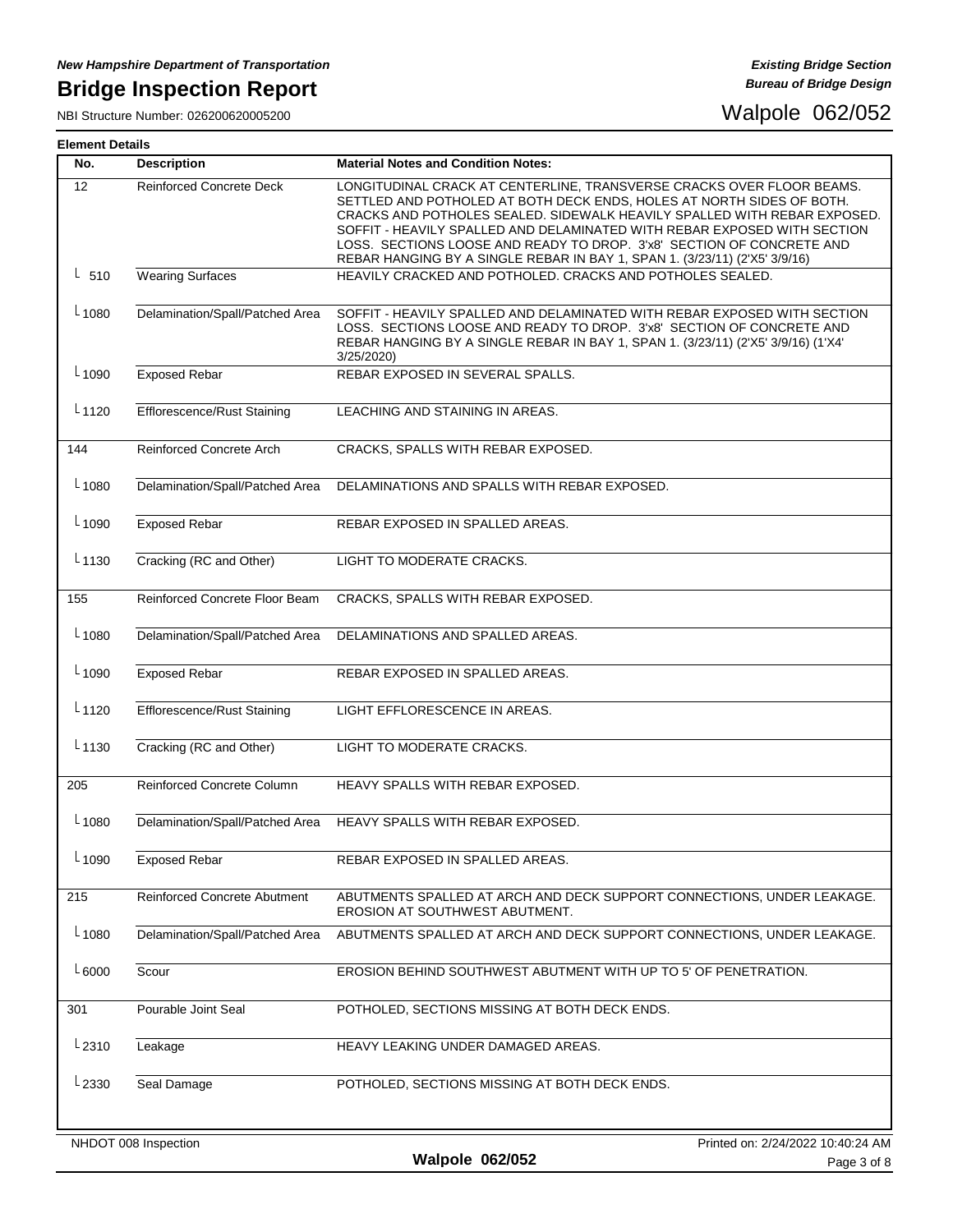NBI Structure Number: 026200620005200

| 331     | Reinforced Concrete Bridge Railing CONCRETE |                                                                                                                |  |  |  |  |  |  |
|---------|---------------------------------------------|----------------------------------------------------------------------------------------------------------------|--|--|--|--|--|--|
|         |                                             | POOR CONDITION: CRACKS, SPALLS, REBAR EXPOSED. SEVERAL CONCRETE<br>BALUSTERS MISSING, MODERATE SPALLS AT BOTH. |  |  |  |  |  |  |
| 1080    | Delamination/Spall/Patched Area             | SPALLS, REBAR EXPOSED. SEVERAL CONCRETE BALUSTERS MISSING. MODERATE<br>SPALLS AT BOTH.                         |  |  |  |  |  |  |
| - 1090  | <b>Exposed Rebar</b>                        | REBAR EXPOSED IN SPALLS.                                                                                       |  |  |  |  |  |  |
| $-1130$ | Cracking (RC and Other)                     | LIGHT TO MODERATE CRACKS.                                                                                      |  |  |  |  |  |  |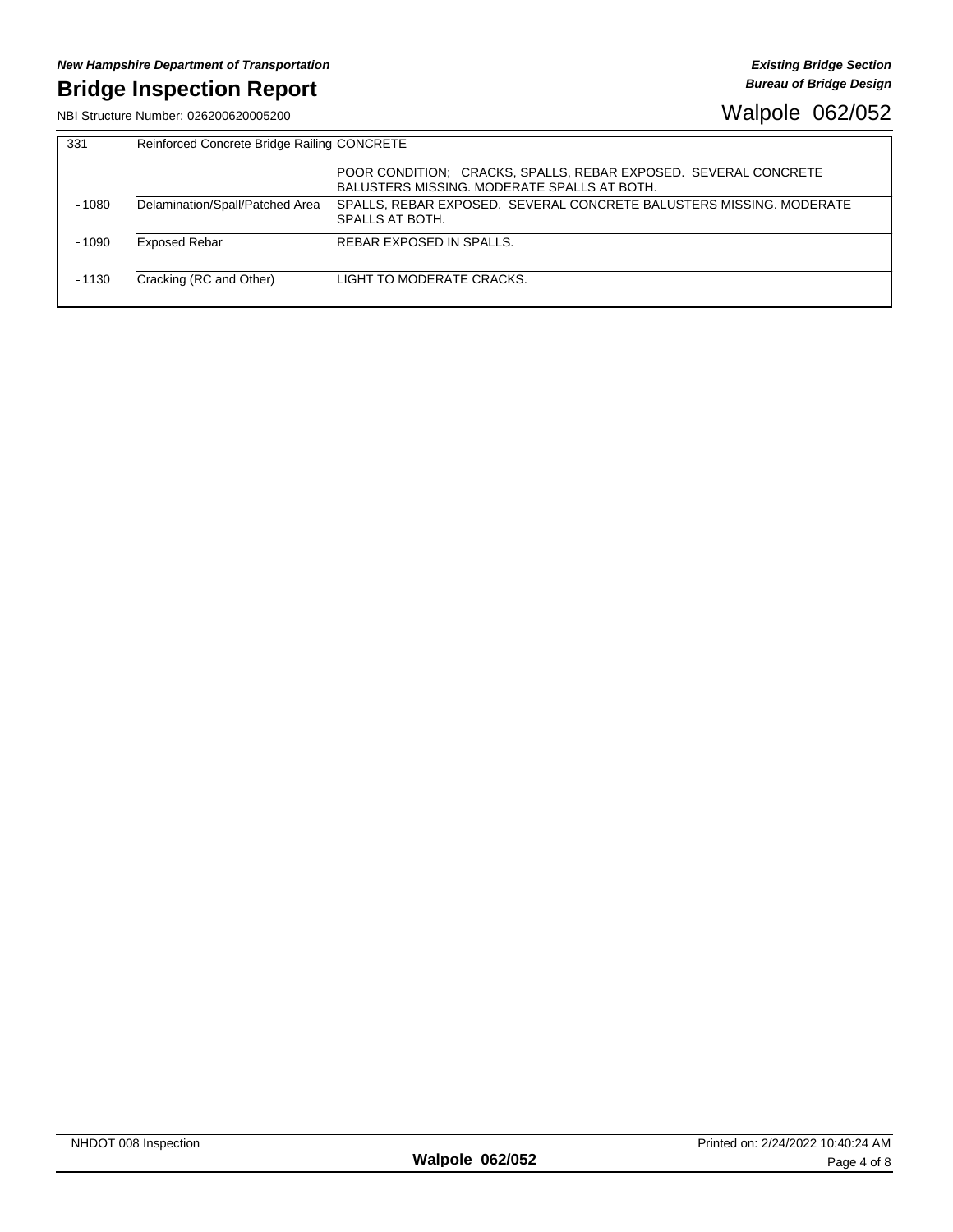NBI Structure Number: 026200620005200

## Walpole 062/052

| <b>Element States</b> |                                     |          |              |         |         |         |         |
|-----------------------|-------------------------------------|----------|--------------|---------|---------|---------|---------|
| No.                   | <b>Description</b>                  | Quantity | <b>Units</b> | State 1 | State 2 | State 3 | State 4 |
| 12                    | <b>Reinforced Concrete Deck</b>     | 7,470    | sq.ft        | 0%      | 25%     | 75%     | 0%      |
| 510                   | <b>Wearing Surfaces</b>             |          | ---          | 0%      | 75%     | 20%     | 5%      |
| $-1080$               | Delamination/Spall/Patched Area     | 5.000    | sq.ft        | 0%      | 20%     | 80%     | 0%      |
| $-1090$               | <b>Exposed Rebar</b>                | 100      | sq.ft        | 0%      | 74%     | 25%     | 1%      |
| $-1120$               | <b>Efflorescence/Rust Staining</b>  | 100      | sq.ft        | 0%      | 80%     | 20%     | 0%      |
| 144                   | <b>Reinforced Concrete Arch</b>     | 460      | ft           | 0%      | 50%     | 25%     | 25%     |
| $-1080$               | Delamination/Spall/Patched Area     | 100      | ft           | 0%      | 40%     | 10%     | 50%     |
| $L_{1090}$            | <b>Exposed Rebar</b>                | 50       | ft           | 0%      | 60%     | 40%     | 0%      |
| $-1130$               | Cracking (RC and Other)             | 100      | ft           | 0%      | 60%     | 40%     | 0%      |
| 155                   | Reinforced Concrete Floor Beam      | 584      | ft           | 0%      | 45%     | 30%     | 25%     |
| $-1080$               | Delamination/Spall/Patched Area     | 150      | ft           | 0%      | 50%     | 37%     | 13%     |
| $-1090$               | <b>Exposed Rebar</b>                | 75       | ft           | 0%      | 72%     | 27%     | 1%      |
| $-1120$               | Efflorescence/Rust Staining         | 50       | ft           | 0%      | 98%     | 2%      | 0%      |
| $L$ 1130              | Cracking (RC and Other)             | 100      | ft           | 0%      | 60%     | 40%     | 0%      |
| 205                   | Reinforced Concrete Column          | 18       | each         | 0%      | 67%     | 33%     | 0%      |
| $-1080$               | Delamination/Spall/Patched Area     | 12       | each         | 0%      | 50%     | 50%     | 0%      |
| $L_{1090}$            | <b>Exposed Rebar</b>                | 6        | each         | 0%      | 100%    | 0%      | 0%      |
| 215                   | <b>Reinforced Concrete Abutment</b> | 66       | ft           | 5%      | 50%     | 30%     | 15%     |
| $-1080$               | Delamination/Spall/Patched Area     | 40       | ft           | 0%      | 53%     | 48%     | 0%      |
| $-6000$               | Scour                               | 10       | ft           | 0%      | 100%    | 0%      | 0%      |
| 301                   | Pourable Joint Seal                 | 226      | ft           | 0%      | 85%     | 0%      | 15%     |
| $-2310$               | Leakage                             | 10       | ft           | 0%      | 0%      | 0%      | 100%    |
| $-2330$               | Seal Damage                         | 100      | ft           | 0%      | 80%     | 0%      | 20%     |
| 331                   | Reinforced Concrete Bridge Railing  | 460      | ft           | 3%      | 47%     | 20%     | 31%     |
| $L_{1080}$            | Delamination/Spall/Patched Area     | 200      | ft           | 0%      | 0%      | 40%     | 60%     |
| $-1090$               | <b>Exposed Rebar</b>                | 100      | ft           | 0%      | 70%     | 10%     | 20%     |
| $-1130$               | Cracking (RC and Other)             | 100      | ft           | 1%      | 96%     | 2%      | 1%      |

### **Bridge Notes:**

CONTINUED CONCRETE DETERIORATION THROUGHOUT BRIDGE.

BRIDGE CLOSED AND BARRICADED 3/19/09.

"PEDESTRIANS PROHIBITED" SIGNS IN PLACE 3/9/2016.

#### **Inspection Notes:** 11/08/2021

MHC - inspection comments -

CONCRETE RAIL: MODERATE SPALLS, SEVERAL BALUSTERS BROKEN, SOME MISSING.

DECK: ASPHALT- CRACKED WITH SETTLEMENT, POTHOLES AT DECK ENDS. CRACKS AND POTHOLES SEALED. SIDEWALK AT SOUTH HEAVILY SPALLED, REBAR EXPOSED. SIDEWALK APPROACH AT SOUTHWEST UNDERMINED UP TO 8', END BROKEN AND SETTLED. SOFFIT- HEAVY SPALLING, LEAKING AND DELAMINATING WITH HEAVY SECTION LOSS ON EXPOSED REBAR.

SUPERSTRUCTURE: ARCH LEGS SPALLED AT CONNECTIONS TO ABUTMENTS. ALL CONCRETE ELEMENTS CRACKED, SPALLED, DELAMINATED, REBAR EXPOSED.

SUBSTRUCTURE: ABUTMENTS SPALLED AT ARCH AND DECK SUPPORT CONNECTIONS UNDER LEAKAGE. EROSION AT SOUTHWEST BACKWALL.

PICTURES: B652 34. WEST END OF SOUTH SIDEWALK BROKEN OFF AND SETTLED IN EROSION HOLE.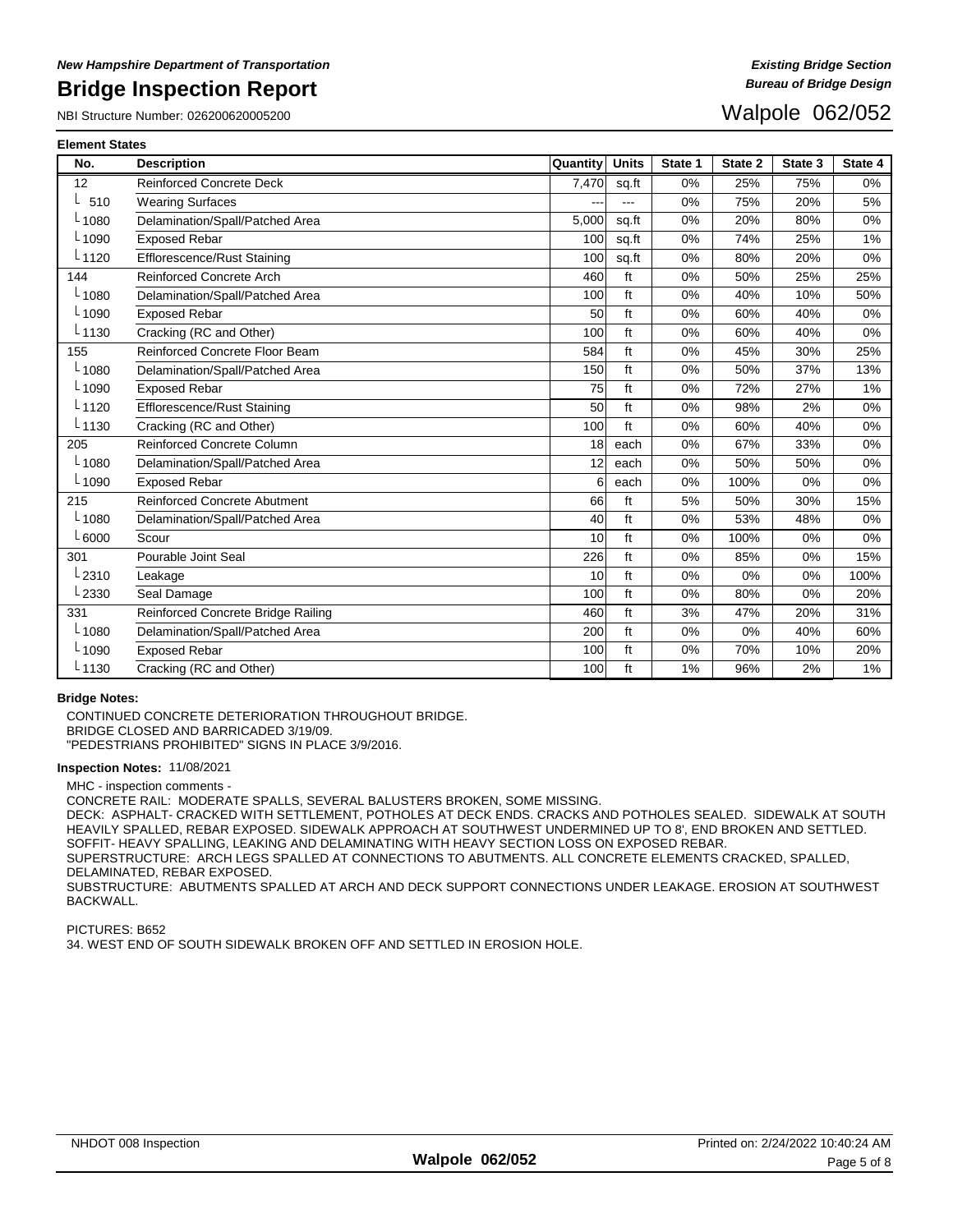NBI Structure Number: 026200620005200

**Previous Inspection Notes:** 03/05/2021

MTC - inspection comments - CONCRETE RAIL: MODERATE SPALLS, SEVERAL BALUSTERS BROKEN, SOME MISSING.

DECK: ASPHALT- CRACKED WITH SETTLEMENT, POTHOLES AT DECK ENDS. CRACKS AND POTHOLES SEALED. SIDEWALK AT SOUTH HEAVILY SPALLED, REBAR EXPOSED. SIDEWALK APPROACH AT SOUTHWEST UNDERMINED UP TO 6', AND SETTLED. SOFFIT- HEAVY SPALLING, LEAKING AND DELAMINATING WITH HEAVY SECTION LOSS ON EXPOSED REBAR. SUPERSTRUCTURE: ARCH LEGS SPALLED AT CONNECTIONS TO ABUTMENTS. ALL CONCRETE ELEMENTS CRACKED, SPALLED,

DELAMINATED, REBAR EXPOSED.

SUBSTRUCTURE: ABUTMENTS SPALLED AT ARCH AND DECK SUPPORT CONNECTIONS UNDER LEAKAGE. EROSION AT SOUTHWEST BACKWALL.

### PICTURES: B639

9. SPALLS AT NORTH RAIL

#### **Approach and Roadway Notes:**

JERSEY BARRIERS IN PLACE. BRIDGE CLOSED AND BARRICADED. STEEL ANGLE APPROACH RAIL POST HOLED AND LOOSE AT SOUTHWEST. BANK EROSION AT SOUTHWEST, SIDEWALK UNDERMINED, END BROKEN OFF, UNDERMINED UP TO 8' FROM BROKEN SECTION.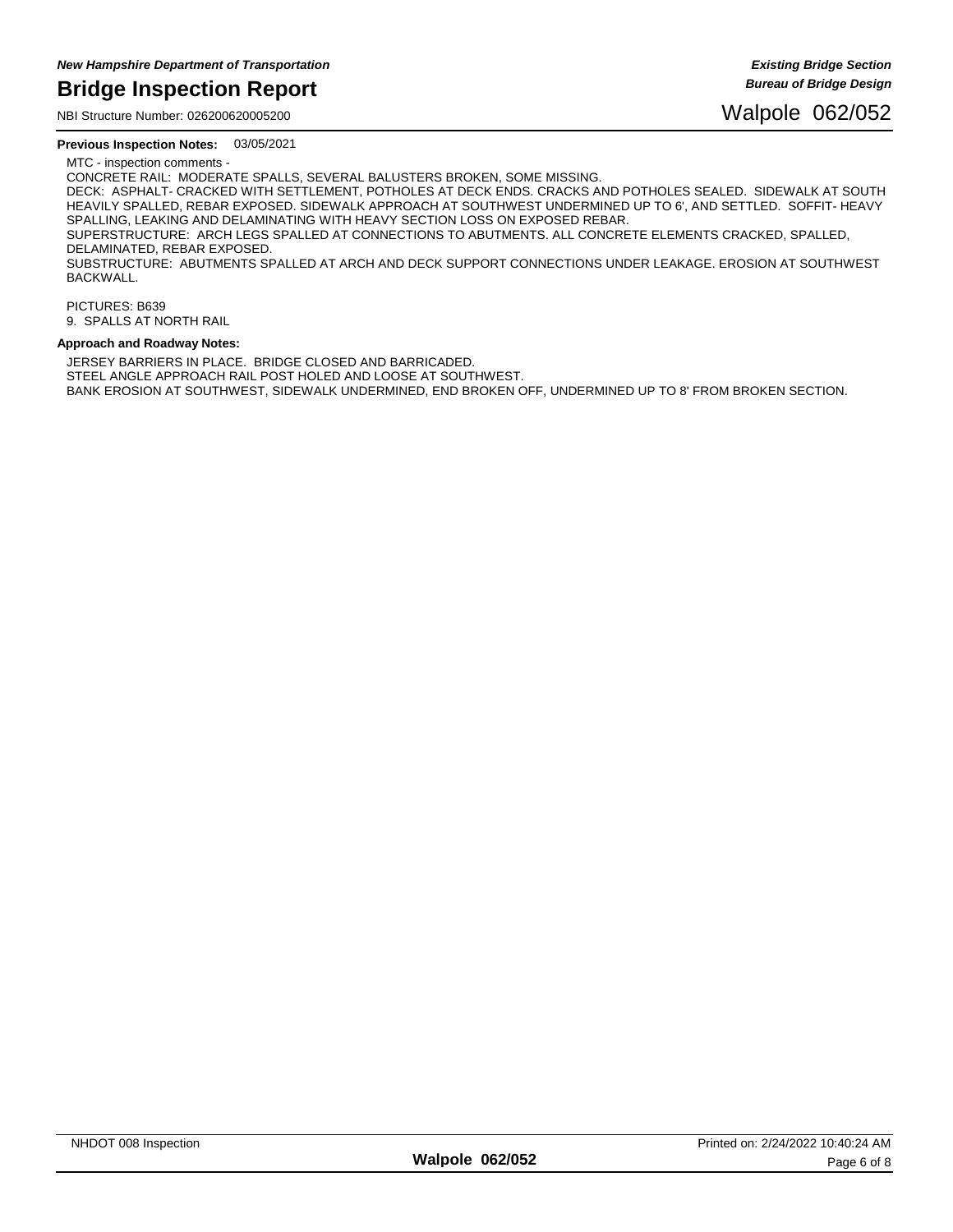NBI Structure Number: 026200620005200

### Walpole 062/052

### **Inspection History**

| Inspection | Inspector  |                                 |                                 | Inspection Type(s) Performed |     | Major Element Ratings |              |                         |         | Red                          |                      |
|------------|------------|---------------------------------|---------------------------------|------------------------------|-----|-----------------------|--------------|-------------------------|---------|------------------------------|----------------------|
| Date       | Initials   | NBI                             | Elem                            | FCM                          | U/W | Deck                  | Super        | Sub                     | Culvert | list                         | Posting              |
| 11/08/2021 | <b>MHC</b> | $\blacktriangledown$            | ☑                               |                              |     | $\mathbf{1}$          | 1            | 1                       | N       | ⊻                            | <b>Bridge Closed</b> |
| 03/05/2021 | <b>MTC</b> | $\blacktriangledown$            | $\blacktriangledown$            |                              |     | $\mathbf{1}$          | $\mathbf{1}$ | $\mathbf{1}$            | N       | $\blacktriangledown$         | <b>Bridge Closed</b> |
| 11/03/2020 | <b>MHC</b> | $\blacktriangledown$            | $\overline{\mathbf{v}}$         |                              |     | $\mathbf{1}$          | $\mathbf{1}$ | $\mathbf{1}$            | N       | $\blacktriangledown$         | <b>Bridge Closed</b> |
| 03/25/2020 | <b>MHC</b> | $\blacktriangledown$            | $\overline{\mathbf{v}}$         |                              |     | $\mathbf{1}$          | $\mathbf{1}$ | $\mathbf{1}$            | N       | $\blacktriangledown$         | <b>Bridge Closed</b> |
| 11/06/2019 | <b>MHC</b> | ⊻                               | ⊻                               |                              |     | $\mathbf{1}$          | $\mathbf{1}$ | $\mathbf{1}$            | N       | $\blacktriangledown$         | <b>Bridge Closed</b> |
| 03/12/2019 | <b>MTC</b> | $\blacktriangledown$            | $\overline{\mathbf{v}}$         |                              |     | $\mathbf 1$           | $\mathbf{1}$ | $\mathbf{1}$            | N       | $\blacktriangledown$         | <b>Bridge Closed</b> |
| 11/21/2018 | <b>MHC</b> | ☑                               | $\blacktriangledown$            |                              |     | $\mathbf{1}$          | $\mathbf{1}$ | 1                       | N       | $\blacktriangledown$         | <b>Bridge Closed</b> |
| 03/21/2018 | <b>MTC</b> | $\blacktriangledown$            | $\overline{\mathbf{v}}$         |                              |     | $\mathbf{1}$          | $\mathbf{1}$ | 1                       | N       | $\blacktriangledown$         | <b>Bridge Closed</b> |
| 11/15/2017 | <b>MTC</b> | $\blacktriangledown$            | $\overline{\mathbf{v}}$         |                              |     | 1                     | $\mathbf{1}$ | 1                       | N       | $\blacktriangledown$         | <b>Bridge Closed</b> |
| 03/02/2017 | <b>MTC</b> | $\blacktriangledown$            | $\overline{\mathbf{v}}$         |                              |     | $\mathbf{1}$          | $1\,$        | $\mathbf{1}$            | N       | $\blacktriangledown$         | <b>Bridge Closed</b> |
| 11/02/2016 | <b>MHC</b> | $\overline{\mathbf{v}}$         | $\overline{\mathbf{v}}$         |                              |     | $\mathbf{1}$          | $\mathbf{1}$ | 1                       | N       | $\blacktriangledown$         | <b>Bridge Closed</b> |
| 03/09/2016 | <b>MHC</b> | $\overline{\mathbf{v}}$         | $\overline{\mathbf{v}}$         |                              |     | $\mathbf 1$           | $\mathbf{1}$ | $\mathbf{1}$            | N       | $\blacktriangledown$         | <b>Bridge Closed</b> |
| 11/12/2015 | <b>MTC</b> | $\overline{\mathbf{v}}$         | $\blacktriangledown$            |                              |     | $\mathbf{1}$          | $\mathbf{1}$ | $\mathbf{1}$            | N       | $\blacktriangledown$         | <b>Bridge Closed</b> |
| 03/31/2015 | <b>MHC</b> | $\overline{\mathbf{v}}$         | $\overline{\mathbf{v}}$         |                              |     | $\mathbf{1}$          | $\mathbf{1}$ | $\mathbf{1}$            | N       | $\overline{\mathbf{v}}$      | <b>Bridge Closed</b> |
| 11/04/2014 | <b>MHC</b> | $\overline{\mathbf{v}}$         | $\overline{\mathbf{v}}$         |                              |     | $\mathbf{1}$          | $\mathbf{1}$ | 1                       | N       | $\overline{\mathbf{v}}$      | <b>Bridge Closed</b> |
| 03/14/2014 | <b>MTC</b> | $\overline{\mathbf{v}}$         | $\overline{\blacktriangledown}$ |                              |     | $\mathbf{1}$          | $\mathbf{1}$ | 1                       | N       | ⊻                            | <b>Bridge Closed</b> |
| 11/04/2013 | <b>MHC</b> | $\overline{\mathbf{v}}$         | ☑                               |                              |     | 1                     | 1            | 1                       | N       | $\blacktriangledown$         | <b>Bridge Closed</b> |
| 03/05/2013 | <b>MHC</b> | $\blacktriangledown$            | $\overline{\mathbf{v}}$         |                              |     | $\mathbf{1}$          | $\mathbf{1}$ | 1                       | N       | $\overline{\mathbf{v}}$      | <b>Bridge Closed</b> |
| 11/19/2012 | <b>MTC</b> | $\overline{\mathbf{v}}$         | $\overline{\mathbf{v}}$         |                              |     | $\mathbf{1}$          | $\mathbf{1}$ | $\mathbf{1}$            | N       | $\overline{\mathbf{v}}$      | <b>Bridge Closed</b> |
| 03/12/2012 | <b>NJL</b> | $\overline{\mathbf{v}}$         | $\overline{\mathbf{v}}$         |                              |     | $\mathbf{1}$          | $\mathbf{1}$ | 1                       | N       | $\blacktriangledown$         | <b>Bridge Closed</b> |
| 11/08/2011 | <b>MTC</b> | $\overline{\mathbf{v}}$         | $\overline{\mathbf{v}}$         |                              |     | $\mathbf{1}$          | $\mathbf{1}$ | 1                       | N       | $\overline{\mathbf{v}}$      | <b>Bridge Closed</b> |
| 03/23/2011 | <b>DMB</b> | $\blacktriangledown$            | $\overline{\mathbf{v}}$         |                              |     | $\mathbf{1}$          | $\mathbf{1}$ | 1                       | N       | $\blacktriangledown$         | <b>Bridge Closed</b> |
| 11/18/2010 | <b>MTC</b> | $\blacktriangledown$            | $\overline{\mathbf{v}}$         |                              |     | $\mathbf{1}$          | $\mathbf{1}$ | 1                       | N       | $\blacktriangledown$         | <b>Bridge Closed</b> |
| 03/10/2010 | <b>JEL</b> | $\overline{\mathbf{v}}$         | $\overline{\mathbf{v}}$         |                              |     | $\mathbf{1}$          | $\mathbf{1}$ | 1                       | N       | ⊻                            | <b>Bridge Closed</b> |
| 11/12/2009 | <b>JEL</b> | $\blacktriangledown$            | $\overline{\mathbf{v}}$         |                              |     | $\mathbf{1}$          | $\mathbf{1}$ | 1                       | N       | $\overline{\mathbf{v}}$      | <b>Bridge Closed</b> |
| 03/18/2009 | <b>FNM</b> | $\blacktriangledown$            | $\overline{\mathbf{v}}$         |                              |     | $\mathbf{1}$          | $\mathbf{1}$ | $\mathbf{1}$            | N       | $\blacktriangledown$         | <b>Bridge Closed</b> |
| 11/12/2008 | <b>FNM</b> | $\blacktriangledown$            | $\overline{\mathbf{v}}$         |                              |     | $\mathsf 3$           | 3            | $\overline{\mathbf{r}}$ | N       | $\blacktriangledown$         | 10 Tons or 60%       |
| 03/18/2008 | <b>JEL</b> | $\blacktriangledown$            | $\overline{\mathbf{v}}$         |                              |     | 3                     | 3            | $\overline{4}$          | N       | $\blacktriangledown$         | 10 Tons or 60%       |
| 11/29/2007 | <b>FNM</b> | $\blacktriangledown$            | $\overline{\mathbf{v}}$         |                              |     | 3                     | 3            | $\overline{4}$          | N       | $\blacktriangledown$         | 10 Tons or 60%       |
| 03/19/2007 | <b>JEL</b> | $\overline{\mathbf{v}}$         | $\overline{\mathbf{v}}$         |                              |     | 3                     | 3            | $\overline{4}$          | N       | $\blacktriangledown$         | 10 Tons or 60%       |
| 11/13/2006 | <b>FNM</b> | $\blacktriangledown$            | $\blacktriangledown$            |                              |     | $\mathsf 3$           | 3            | $\overline{4}$          | N       | $\blacktriangledown$         | 10 Tons or 60%       |
| 03/22/2006 | <b>FNM</b> | $\blacktriangledown$            | ☑                               |                              |     | 3                     | 3            | 4                       | N       | $\blacktriangleright$        | 10 Tons or 60%       |
| 11/17/2005 | <b>FNM</b> | $\blacktriangledown$            | $\overline{\mathbf{v}}$         |                              |     | 3                     | 3            | 5                       | N       | $\blacktriangledown$         | 10 Tons or 60%       |
| 04/15/2005 | <b>FNM</b> | $\blacktriangledown$            | $\blacktriangledown$            |                              |     | 3                     | 3            | 5                       | N       | ⊻                            | 10 Tons or 60%       |
| 11/09/2004 | JEL        | $\blacktriangledown$            | $\blacktriangledown$            |                              |     | 3                     | 3            | 5                       | N       | $\blacktriangledown$         | 10 Tons or 60%       |
| 03/04/2004 | <b>FNM</b> | $\blacktriangledown$            | ⊻                               |                              |     | 3                     | 3            | 5                       | N       | $\blacktriangledown$         | 10 Tons or 60%       |
| 11/13/2003 | <b>JEL</b> | $\blacktriangledown$            | $\blacktriangledown$            |                              |     | 3                     | 3            | 5                       | N       | $\blacktriangledown$         | 10 Tons or 60%       |
| 03/18/2003 | JEL        | $\blacktriangledown$            | $\overline{\mathbf{v}}$         |                              |     | 3                     | 3            | 5                       | N       | ☑                            | 10 Tons or 60%       |
| 11/15/2002 | <b>JEL</b> | ✔                               | ⊻                               |                              |     | 3                     | 3            | 5                       | N       | ⊻                            | 10 Tons or 60%       |
| 03/04/2002 | <b>JEL</b> | ⊻                               | ⊻                               |                              |     | 3                     | 3            | 5                       | N       | $\blacktriangledown$         | 10 Tons or 60%       |
| 10/29/2001 | <b>FNM</b> | $\blacktriangledown$            | ☑                               |                              |     | 3                     | 3            | 5                       | N       | $\blacktriangledown$         | 10 Tons or 60%       |
| 03/27/2001 | <b>FNM</b> | $\overline{\blacktriangledown}$ | ☑                               |                              |     | 3                     | 3            | 5                       | N       | $\boxed{\blacktriangledown}$ | 10 Tons or 60%       |
| 11/20/2000 | <b>JEL</b> | ☑                               | ☑                               |                              |     | 3                     | 3            | 5                       | N       | $\overline{\mathbf{v}}$      | 10 Tons or 60%       |
| 03/13/2000 | <b>FNM</b> | $\blacktriangledown$            | ☑                               |                              |     | 3                     | 3            | 5                       | N       | $\blacktriangledown$         | 10 Tons or 60%       |
| 11/17/1999 | <b>JEL</b> | $\overline{\mathbf{v}}$         | ☑                               |                              |     | 3                     | 3            | 5                       | N       | $\blacktriangledown$         | 10 Tons or 60%       |
| 03/24/1999 | <b>RLM</b> | $\blacktriangledown$            | ☑                               |                              |     | 3                     | 3            | 5                       | N       | $\overline{\mathbf{v}}$      | 10 Tons or 60%       |
| 11/12/1998 | <b>JEL</b> | ⊻                               | ⊻                               |                              |     | 3                     | 3            | 5                       | N       | ⊻                            | 10 Tons or 60%       |

NHDOT 008 Inspection